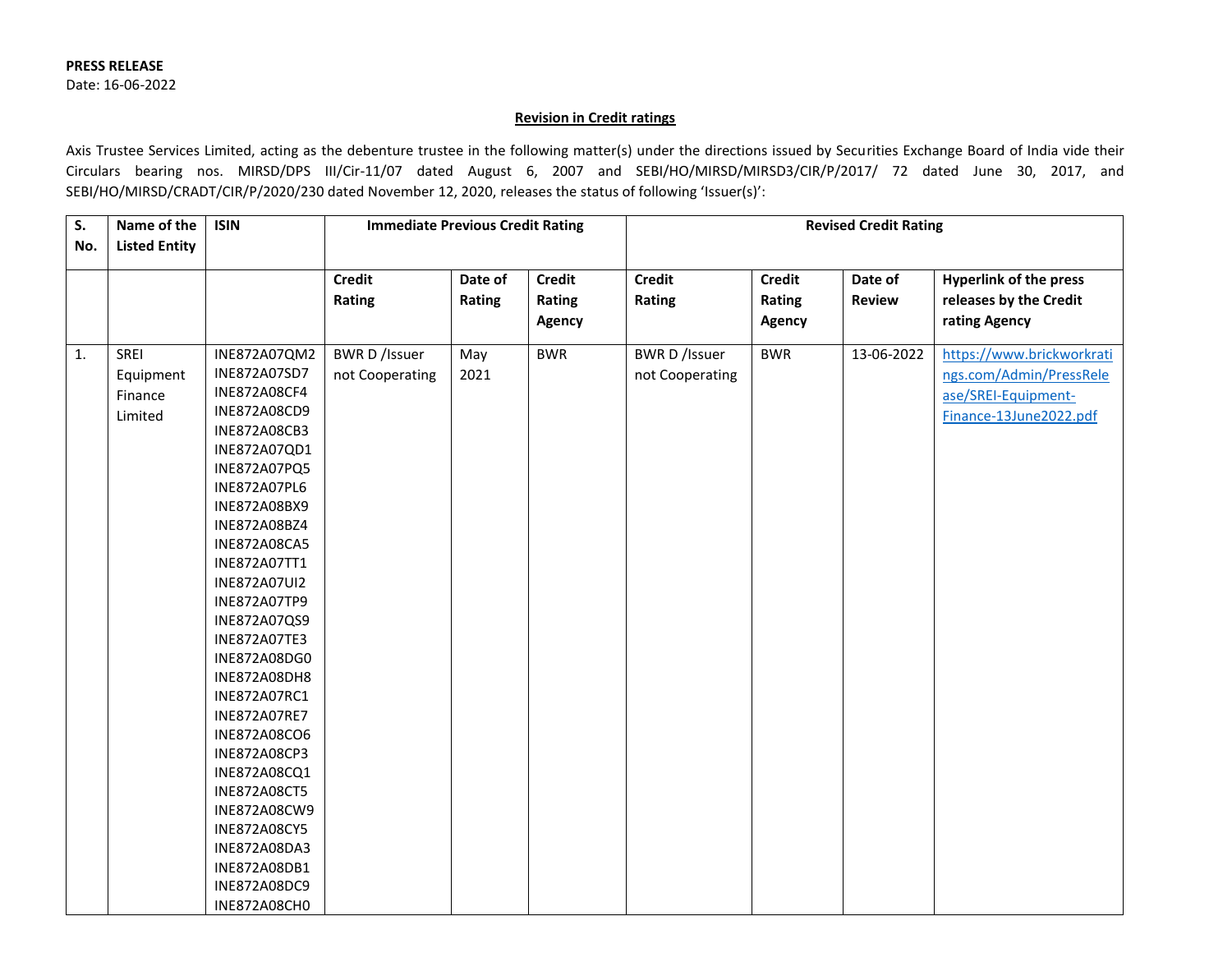| <b>INE872A08CJ6</b> |  |  |  |  |
|---------------------|--|--|--|--|
| INE872A08CL2        |  |  |  |  |
| INE881J07DX9        |  |  |  |  |
| INE872A07UA9        |  |  |  |  |
| INE872A08BT7        |  |  |  |  |
| <b>INE872A07TV7</b> |  |  |  |  |
| <b>INE872A07UC5</b> |  |  |  |  |
| <b>INE872A07UK8</b> |  |  |  |  |
| INE872A07TU9        |  |  |  |  |
| INE872A07UB7        |  |  |  |  |
| INE872A07UJ0        |  |  |  |  |
| INE881J07EK4        |  |  |  |  |
| INE881J07EL2        |  |  |  |  |
| INE881J07EM0        |  |  |  |  |
| INE881J07EN8        |  |  |  |  |
| INE881J08573        |  |  |  |  |
| INE881J08607        |  |  |  |  |
| INE881J08631        |  |  |  |  |
| INE881J08599        |  |  |  |  |
| INE881J08623        |  |  |  |  |
| INE881J08656        |  |  |  |  |
| INE881J08581        |  |  |  |  |
| INE881J08615        |  |  |  |  |
| INE881J08649        |  |  |  |  |
| INE872A07UP7        |  |  |  |  |
| INE872A07US1        |  |  |  |  |
| <b>INE872A08DK2</b> |  |  |  |  |
| INE872A07UN2        |  |  |  |  |
| INE872A07UO0        |  |  |  |  |
| INE872A07UQ5        |  |  |  |  |
| INE872A07UR3        |  |  |  |  |
| <b>INE872A08DI6</b> |  |  |  |  |
| INE872A08DJ4        |  |  |  |  |
| INE881J07FD6        |  |  |  |  |
| INE881J07FE4        |  |  |  |  |
| INE881J07FF1        |  |  |  |  |
| INE881J07FG9        |  |  |  |  |
| INE881J07FH7        |  |  |  |  |
| INE881J07FI5        |  |  |  |  |
| INE881J07FJ3        |  |  |  |  |
| INE881J07FK1        |  |  |  |  |
| INE881J07FL9        |  |  |  |  |
| INE881J07FO3        |  |  |  |  |
| INE881J07FP0        |  |  |  |  |
| INE881J07FQ8        |  |  |  |  |